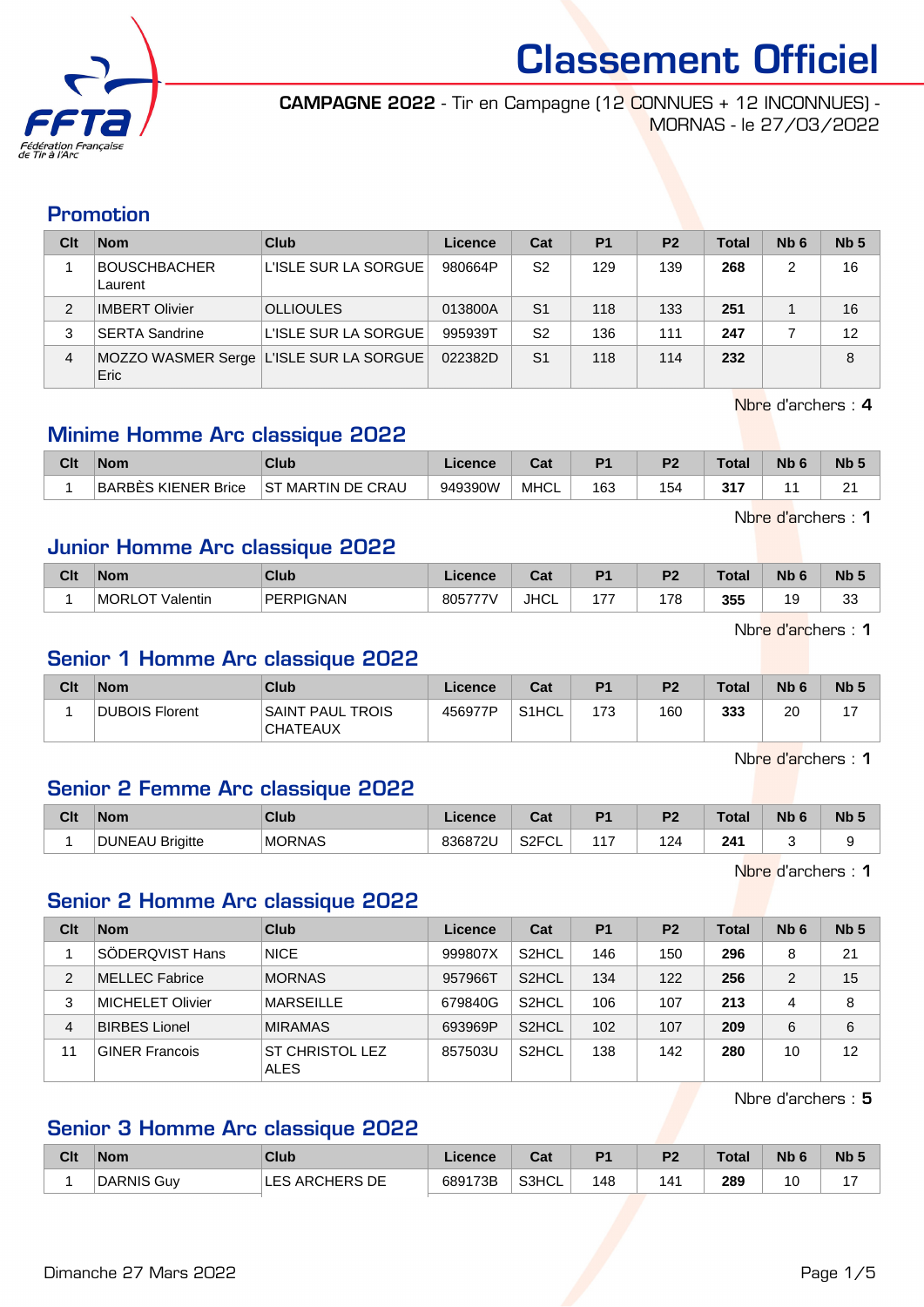

CAMPAGNE 2022 - Tir en Campagne (12 CONNUES + 12 INCONNUES) - MORNAS - le 27/03/2022

# Senior 3 Homme Arc *classique 2022 (Suite)*

| Clt | <b>Nom</b>        | Club              | Licence | Cat   | P <sub>1</sub> | P <sub>2</sub> | <b>Total</b> | N <sub>b</sub> 6 | Nb <sub>5</sub> |
|-----|-------------------|-------------------|---------|-------|----------------|----------------|--------------|------------------|-----------------|
| -   | BAILLY Denis      | <b>CARPENTRAS</b> | 337809J | S3HCL | 133            | 137            | 270          |                  | ت ا             |
| ບ   | CANNATA Dominique | <b>CAVAILLON</b>  | 807725M | S3HCL | 115            | 132            | 247          |                  |                 |

Nbre d'archers : 3

## Pro-first1

| Clt | <b>Nom</b>       | <b>Club</b>            | <b>Licence</b> | Cat | P <sub>1</sub> | P <sub>2</sub> | <b>Total</b> | N <sub>b</sub> <sub>6</sub> | Nb <sub>5</sub> |
|-----|------------------|------------------------|----------------|-----|----------------|----------------|--------------|-----------------------------|-----------------|
|     | MEUNIER Matthieu | LES ARCHERS DE<br>LURE | 995663T        | S2  | 92             | 107            | 199          |                             |                 |

Nbre d'archers : 1

## Junior Femme Arc à poulies 2022

| Clt | <b>Nom</b>     | <b>Club</b>          | Licence | ו ה<br>⊍a   | P <sub>1</sub> | D <sub>2</sub> | <b>Total</b> | Nb | <b>N<sub>b</sub></b> |
|-----|----------------|----------------------|---------|-------------|----------------|----------------|--------------|----|----------------------|
|     | FERRAUD Alexia | SТ<br>MARTIN DE CRAU | 858635Z | <b>JFCC</b> | 158            | 159            | 247          |    | $\sim$<br>           |

Nbre d'archers : 1

## Senior 1 Femme Arc à poulies 2022

| Clt | <b>Nom</b>               | Club                     | Licence | Cat                | P <sub>1</sub> | P <sub>2</sub> | <b>Total</b> | N <sub>b</sub> 6 | Nb <sub>5</sub> |
|-----|--------------------------|--------------------------|---------|--------------------|----------------|----------------|--------------|------------------|-----------------|
|     | EYMARD Anais             | <b>ST MARTIN DE CRAU</b> | 883979X | S <sub>1</sub> FCO | 189            | 186            | 375          | 31               | 27              |
|     | GALVEZ Elodie            | LE LAVANDOU              | 458062U | S <sub>1</sub> FCO | 187            | 183            | 370          | 27               | 29              |
|     | <b>TRUTEAU Eglantine</b> | <b>VENTABREN</b>         | 811710U | S <sub>1</sub> FCO | 161            | 175            | 336          |                  | 26              |

Nbre d'archers : 3

#### Senior 1 Homme Arc à poulies 2022

| Clt            | <b>Nom</b>               | Club                                       | Licence | Cat                | P <sub>1</sub> | P <sub>2</sub> | Total | N <sub>b</sub> 6 | Nb <sub>5</sub> |
|----------------|--------------------------|--------------------------------------------|---------|--------------------|----------------|----------------|-------|------------------|-----------------|
| 1              | PAUNER Joan              | <b>MIRAMAS</b>                             | 367672U | S <sub>1</sub> HCO | 201            | 203            | 404   | 49               | 18              |
| 2              | <b>GIRARD Nicolas</b>    | ST MARTIN DE CRAU                          | 781398W | S <sub>1</sub> HCO | 201            | 201            | 402   | 48               | 18              |
| 3              | <b>BARET Benjamin</b>    | LE LAVANDOU                                | 605788R | S <sub>1</sub> HCO | 200            | 200            | 400   | 47               | 18              |
| $\overline{4}$ | <b>PARPILLON Julien</b>  | ST MARTIN DE CRAU                          | 748101D | S <sub>1</sub> HCO | 194            | 194            | 388   | 36               | 28              |
| 5              | <b>DESPRES Armand</b>    | <b>SAINT PAUL TROIS</b><br><b>CHATEAUX</b> | 352002L | S <sub>1</sub> HCO | 191            | 197            | 388   | 36               | 27              |
| 6              | <b>ANDREYITCH Thomas</b> | <b>CASTELNAUDARY</b>                       | 411479K | S <sub>1</sub> HCO | 185            | 200            | 385   | 40               | 18              |
| 7              | <b>EYMARD Loic</b>       | <b>MORNAS</b>                              | 750025V | S <sub>1</sub> HCO | 187            | 184            | 371   | 27               | 31              |
| 8              | <b>LORTHIOIR Yann</b>    | ST MARTIN DE CRAU                          | 750851T | S <sub>1</sub> HCO | 182            | 189            | 371   | 26               | 36              |
| 9              | <b>MERSANT Pierre</b>    | <b>BRIGNAIS</b>                            | 636749U | S <sub>1</sub> HCO | 187            | 181            | 368   | 32               | 24              |
| 10             | CILIA LA CORTE Nicolas   | CASTELNAUDARY                              | 599189T | S <sub>1</sub> HCO | 181            | 182            | 363   | 21               | 34              |
| 11             | DRUJON Jean              | <b>MIRAMAS</b>                             | 367695U | S <sub>1</sub> HCO | 183            | 179            | 362   | 24               | 91              |
| 12             | <b>ROUX Mathias</b>      | <b>AIX EN PROVENCE</b>                     | 668316F | S <sub>1</sub> HCO | 178            | 178            | 356   | 24               | 25              |
| 13             | <b>CHARAUDEAU Alexis</b> | <b>L'ESCALE</b>                            | 853318V | S <sub>1</sub> HCO | 176            | 178            | 354   | 16               | 36              |

Nbre d'archers : 13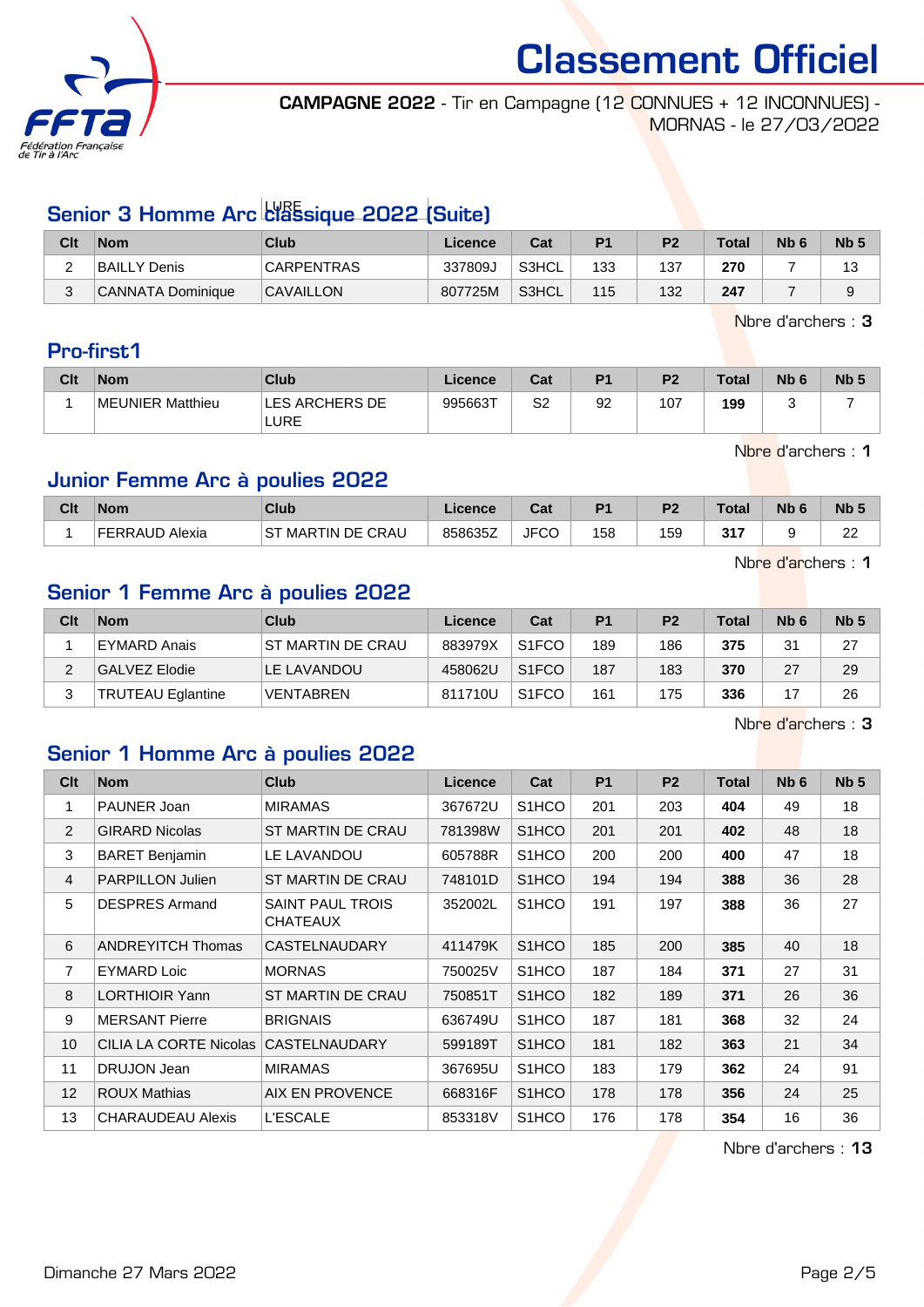

CAMPAGNE 2022 - Tir en Campagne (12 CONNUES + 12 INCONNUES) - MORNAS - le 27/03/2022

#### Senior 2 Femme Arc à poulies 2022

| Clt | <b>Nom</b>               | Club              | Licence | Cat                | P <sub>1</sub> | P <sub>2</sub> | <b>Total</b> | N <sub>b</sub> 6 | Nb <sub>5</sub> |
|-----|--------------------------|-------------------|---------|--------------------|----------------|----------------|--------------|------------------|-----------------|
|     | <b>TERRASSE Rachel</b>   | <b>PRIVAS</b>     | 347742F | S <sub>2</sub> FCO | 171            | 194            | 365          | 26               | 27              |
|     | <b>MEUNIER Catherine</b> | <b>PRADES</b>     | 366437B | S <sub>2</sub> FCO | 183            | 180            | 363          | 26               | 26              |
|     | <b>SCHOOF Myriam</b>     | MOUANS SARTOUX    | 848260X | S <sub>2</sub> FCO | 179            | 180            | 359          |                  | 31              |
| 4   | KIENER Audrey            | ST MARTIN DE CRAU | 363305X | S <sub>2</sub> FCO | 169            | 180            | 349          | 18               | 29              |

Nbre d'archers : 4

## Senior 2 Homme Arc à poulies 2022

| Clt            | <b>Nom</b>               | <b>Club</b>                           | <b>Licence</b> | Cat                            | <b>P1</b> | P <sub>2</sub> | <b>Total</b> | N <sub>b</sub> 6 | Nb <sub>5</sub> |
|----------------|--------------------------|---------------------------------------|----------------|--------------------------------|-----------|----------------|--------------|------------------|-----------------|
|                | <b>ARNOUX Christophe</b> | <b>MIRAMAS</b>                        | 272954P        | S <sub>2</sub> HCO             | 202       | 192            | 394          | 42               | 22              |
| 2              | <b>ROBINO Pascal</b>     | <b>MIRAMAS</b>                        | 803133W        | S <sub>2</sub> HCO             | 184       | 185            | 369          | 25               | 33              |
| 3              | <b>DELAFOY Stephane</b>  | GAP                                   | 311979H        | S <sub>2</sub> HCO             | 172       | 190            | 362          | 28               | 24              |
| $\overline{4}$ | <b>LATTANZI Franck</b>   | PORTES LES VALENCE                    | 893435A        | S <sub>2</sub> HCO             | 161       | 181            | 342          | 24               | 19              |
| 5              | <b>PARPILLON Max</b>     | ST MARTIN DE CRAU                     | 714754G        | S <sub>2</sub> HCO             | 174       | 160            | 334          | 19               | 27              |
| 6              | <b>MORETTO Jean-Yves</b> | <b>MARSEILLE TROIS</b><br><b>LUCS</b> | 740882G        | S <sub>2</sub> HCO             | 155       | 179            | 334          | 16               | 26              |
| 7              | <b>ALLEGRE Michel</b>    | <b>MOUANS SARTOUX</b>                 | 726884S        | S <sub>2</sub> H <sub>CO</sub> | 162       | 171            | 333          | 19               | 17              |
| 8              | <b>RIBIS Thomas</b>      | LES ARCHERS DE<br><b>LURE</b>         | 625450M        | S <sub>2</sub> HCO             | 149       | 169            | 318          | 14               | 21              |
| 9              | <b>MORAN Francois</b>    | <b>MIRAMAS</b>                        | 619279E        | S <sub>2</sub> HCO             | 147       | 150            | 297          | 5                | 21              |
| 10             | <b>MEYER Olivier</b>     | <b>MORNAS</b>                         | 976367U        | S <sub>2</sub> HCO             | 129       | 165            | 294          | 10               | 13              |

Nbre d'archers : 10

#### Senior 3 Femme Arc à poulies 2022

| Clt | <b>Nom</b>                  | Club           | icence  | ن م<br>va.  | D <sub>4</sub> | D0             | Total | Nb | <b>Nb</b>    |
|-----|-----------------------------|----------------|---------|-------------|----------------|----------------|-------|----|--------------|
|     | ⊺PA∟<br><b>\UNER Reaine</b> | <b>MIRAMAS</b> | 468585G | S3FCO<br>◡◡ | 161<br>$ -$    | 7 <sup>c</sup> | 333   |    | $\sim$<br>ےں |

Nbre d'archers : 1

## Senior 3 Homme Arc à poulies 2022

| Clt | <b>Nom</b>              | Club                                       | Licence | Cat   | <b>P1</b> | P <sub>2</sub> | Total | Nb <sub>6</sub> | Nb <sub>5</sub> |
|-----|-------------------------|--------------------------------------------|---------|-------|-----------|----------------|-------|-----------------|-----------------|
|     | <b>BESSARD Philippe</b> | <b>SAINT PAUL TROIS</b><br><b>CHATEAUX</b> | 006585H | S3HCO | 196       | 189            | 385   | 39              | 24              |
| 2   | <b>PAUNER Bernard</b>   | <b>MIRAMAS</b>                             | 275224G | S3HCO | 178       | 189            | 367   | 29              | 23              |
| 3   | DOSSAL Jean-Luc         | <b>ST CHRISTOL LEZ</b><br><b>ALES</b>      | 664802L | S3HCO | 162       | 159            | 321   | 11              | 23              |
| 4   | <b>GERARDIN Francis</b> | <b>PELISSANNE</b>                          | 733560Y | S3HCO | 114       | 117            | 231   | 4               | 14              |

Nbre d'archers : 4

## Cadet Homme Bare Bow 2022

|  | <b>Clt</b><br>∣Nom | Club | icence | Cat | D <sub>1</sub> | <b>P2</b> | <b>Total</b> | Nb <sub>1</sub> | <b>Nb</b> |
|--|--------------------|------|--------|-----|----------------|-----------|--------------|-----------------|-----------|
|--|--------------------|------|--------|-----|----------------|-----------|--------------|-----------------|-----------|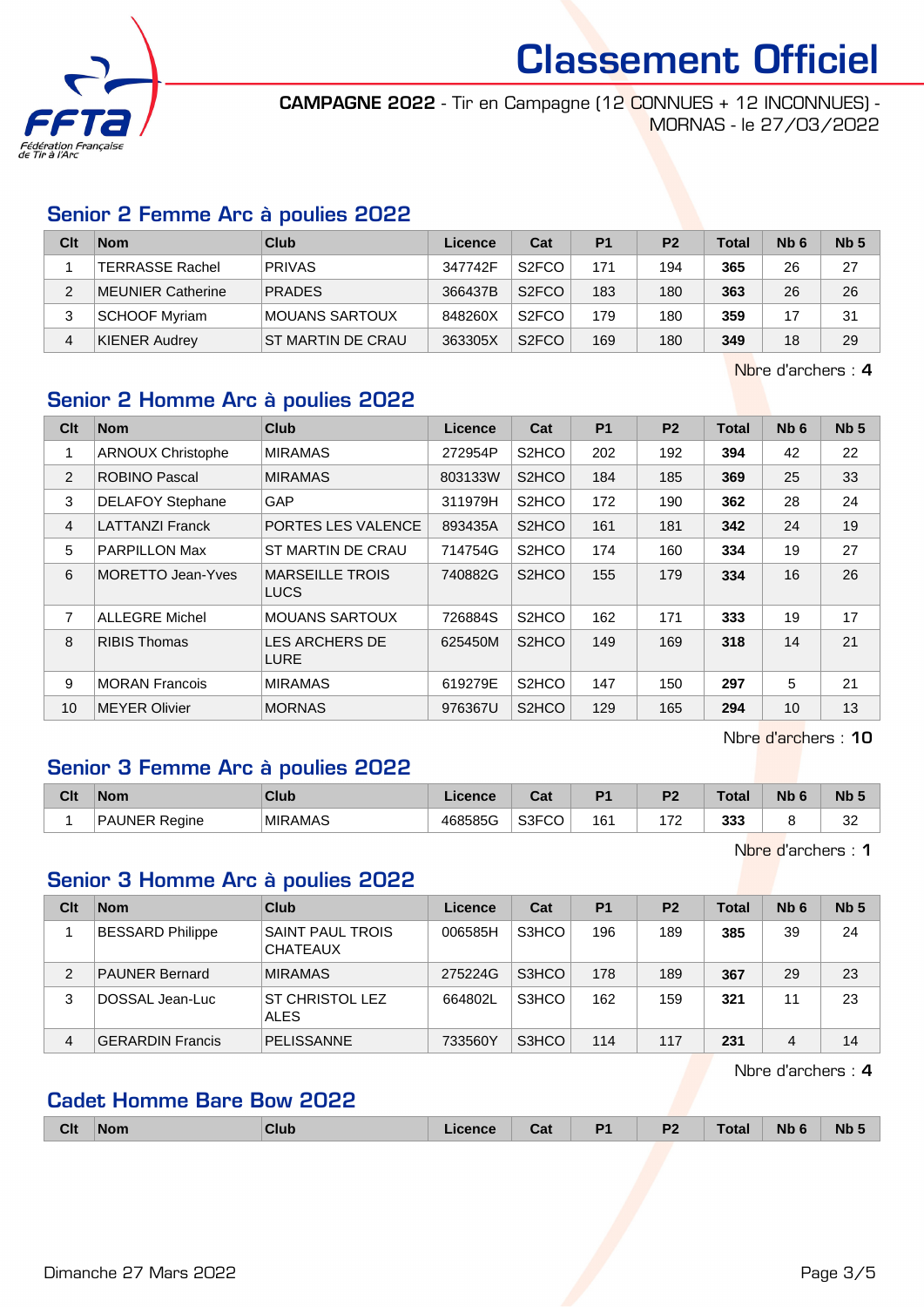

CAMPAGNE 2022 - Tir en Campagne (12 CONNUES + 12 INCONNUES) - MORNAS - le 27/03/2022

## Cadet Homme Bare Bow 2022 (Suite)

| Clt | <b>Nom</b>               | Club              | Licence | Cat         | P <sub>1</sub> | P <sub>2</sub> | <b>Total</b> | N <sub>b</sub> 6 | Nb <sub>5</sub> |
|-----|--------------------------|-------------------|---------|-------------|----------------|----------------|--------------|------------------|-----------------|
|     | BARDO-CAUSSE <br>Bastien | <b>PELISSANNE</b> | 967769Y | CHBB        | 130            | 140            | 270          | 8                | 10              |
|     | GEYMET Nino              | ST MARTIN DE CRAU | 939524X | <b>CHBB</b> | 148            | 120            | 268          | 9                | 10              |
| 3   | <b>PUPET Camille</b>     | LA TOUR D'AIGUES  | 917311C | CHBB        | 125            | 143            | 268          |                  | 15              |

Nbre d'archers : 3

## Senior 1 Homme Bare Bow 2022

| Clt | <b>Nom</b> | Club                                               | <b>Licence</b> | Cat   | P <sub>1</sub> | P <sub>2</sub> | <b>Total</b> | N <sub>b</sub> 6 | N <sub>b</sub> 5 |
|-----|------------|----------------------------------------------------|----------------|-------|----------------|----------------|--------------|------------------|------------------|
|     | RIBES Loic | <sup>-</sup> CHRISTOL<br>. F7<br>ST<br><b>ALES</b> | 409446A        | S1HBB | 130            | 155            | 285          |                  | 16               |

Nbre d'archers : 1

## Senior 2 Femme Bare Bow 2022

| Clt | <b>Nom</b>              | Club                          | Licence | Cat                | P <sub>1</sub> | P <sub>2</sub> | <b>Total</b> | N <sub>b</sub> 6 | Nb <sub>5</sub> |
|-----|-------------------------|-------------------------------|---------|--------------------|----------------|----------------|--------------|------------------|-----------------|
|     | MAURICEAU Anais         | LA TOUR D'AIGUES              | 701373M | S <sub>2</sub> FBB | 104            | 129            | 233          | 3                | 15              |
| 2   | <b>COCHE</b> Isabelle   | LES ARCHERS DE<br><b>LURE</b> | 966257E | S <sub>2</sub> FBB | 86             | 114            | 200          | 5                | 8               |
| 3   | <b>EYMARD Sylvie</b>    | ST MARTIN DE CRAU             | 883978W | S <sub>2</sub> FBB | 78             | 117            | 195          | 3                | 5               |
| 4   | <b>GARREYN Isabelle</b> | <b>CHORGES</b>                | 973744T | S <sub>2</sub> FBB | 78             | 84             | 162          | 3                | 4               |

Nbre d'archers : 4

## Senior 2 Homme Bare Bow 2022

| Clt | <b>Nom</b>               | <b>Club</b>                                | Licence | Cat                | P <sub>1</sub> | P <sub>2</sub> | <b>Total</b> | Nb <sub>6</sub> | Nb <sub>5</sub> |
|-----|--------------------------|--------------------------------------------|---------|--------------------|----------------|----------------|--------------|-----------------|-----------------|
| 1   | <b>EYMARD Lionel</b>     | <b>MIRAMAS</b>                             | 860883T | S2HBB              | 136            | 164            | 300          | 12              | 19              |
| 2   | <b>SCHILLE Sebastien</b> | <b>SARREGUEMINES</b>                       | 391664X | S <sub>2</sub> HBB | 147            | 153            | 300          | $\overline{7}$  | 20              |
| 3   | <b>BATAILLE Frederic</b> | <b>PRIVAS</b>                              | 612766A | S <sub>2</sub> HBB | 143            | 148            | 291          | 12              | 10              |
| 4   | <b>PUPET Matthieu</b>    | LA TOUR D'AIGUES                           | 847600E | S <sub>2</sub> HBB | 124            | 144            | 268          | 12              | 6               |
| 5   | <b>MAILLET Fabrice</b>   | <b>LES ARCHERS DE</b><br>LURE              | 954480D | S2HBB              | 128            | 131            | 259          | 6               | 17              |
| 6   | <b>STURNY Benoit</b>     | <b>BOLLENE</b>                             | 958288T | S <sub>2</sub> HBB | 119            | 127            | 246          | 8               | 7               |
| 7   | <b>PORTALIER Cedric</b>  | <b>SAINT PAUL TROIS</b><br><b>CHATEAUX</b> | 887623H | S <sub>2</sub> HBB | 126            | 119            | 245          | 5               | 12              |
| 8   | <b>CAUMEL Christian</b>  | <b>MORNAS</b>                              | 417335A | S <sub>2</sub> HBB | 120            | 86             | 206          | 3               | 6               |
| 9   | <b>DUNEAU Felix</b>      | <b>MORNAS</b>                              | 836869R | S2HBB              | 81             | 100            | 181          |                 | 7               |

Nbre d'archers : 9

#### Senior 3 Femme Bare Bow 2022

| Clt | <b>Nom</b>                | <b>Club</b>                         | Licence | <b>Take</b><br>ual | D <sub>1</sub> | D <sub>2</sub> | Total         | <b>Nb</b> | <b>N<sub>b</sub></b> |
|-----|---------------------------|-------------------------------------|---------|--------------------|----------------|----------------|---------------|-----------|----------------------|
|     | <b>BOURG</b><br>Christine | <b><i>CEN PROVENCE</i></b><br>. AIX | 669053G | S3FBB              | 10٬            | 86             | 187<br>$\sim$ |           |                      |